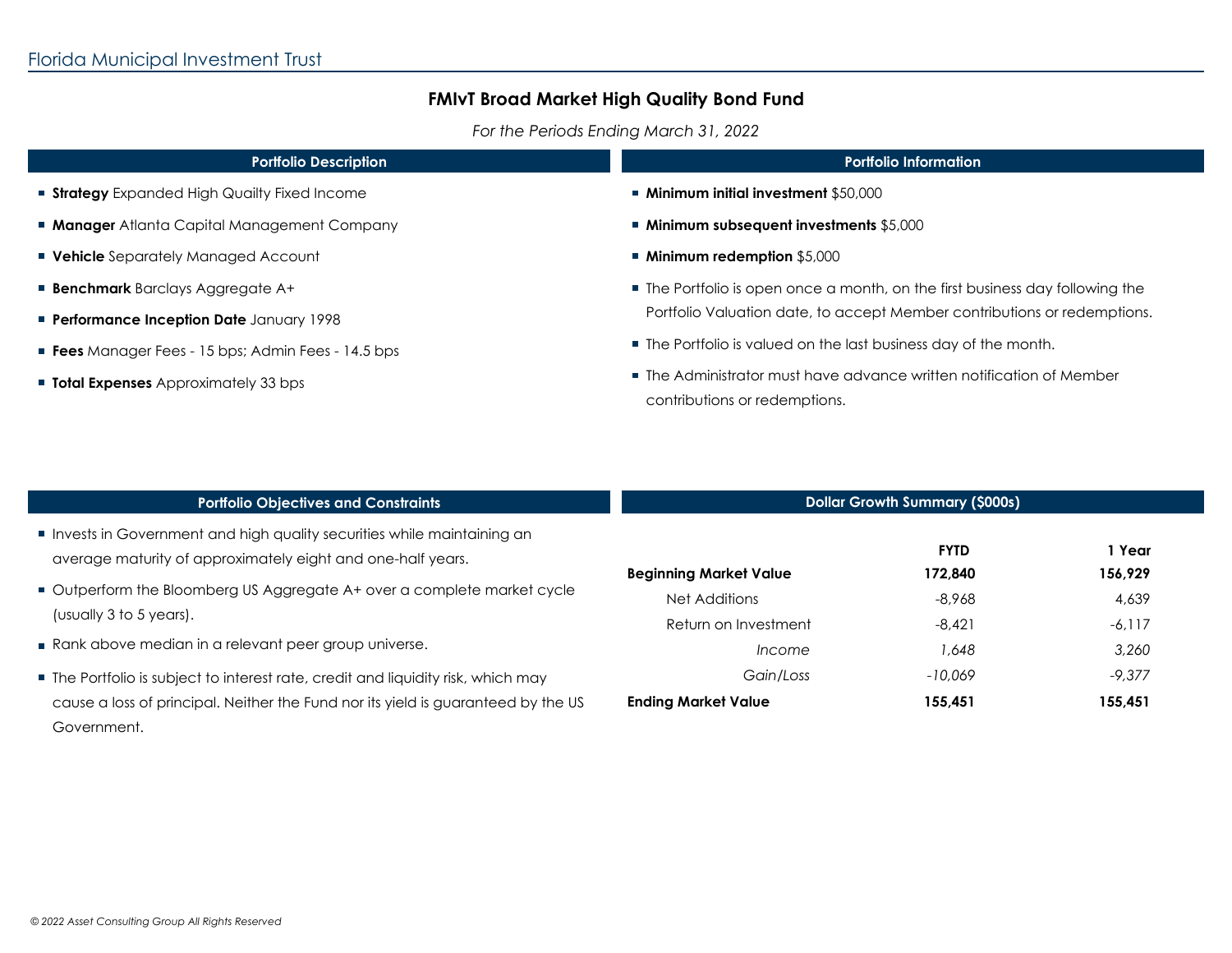## **FMIvT Broad Market High Quality Bond Fund**

*For the Periods Ending March 31, 2022*





**Growth of a Dollar**

Broad M arket High Quality Bloomberg U S Aggregate A+

#### **Quality Allocation**

Broad M arket High Quality -Bloomberg U S Aggregate A+



*The Other sector consists of ABS, CMO, Convertibles, Municipals, Private Placements/144As and TIPS.*

**Sector Allocation**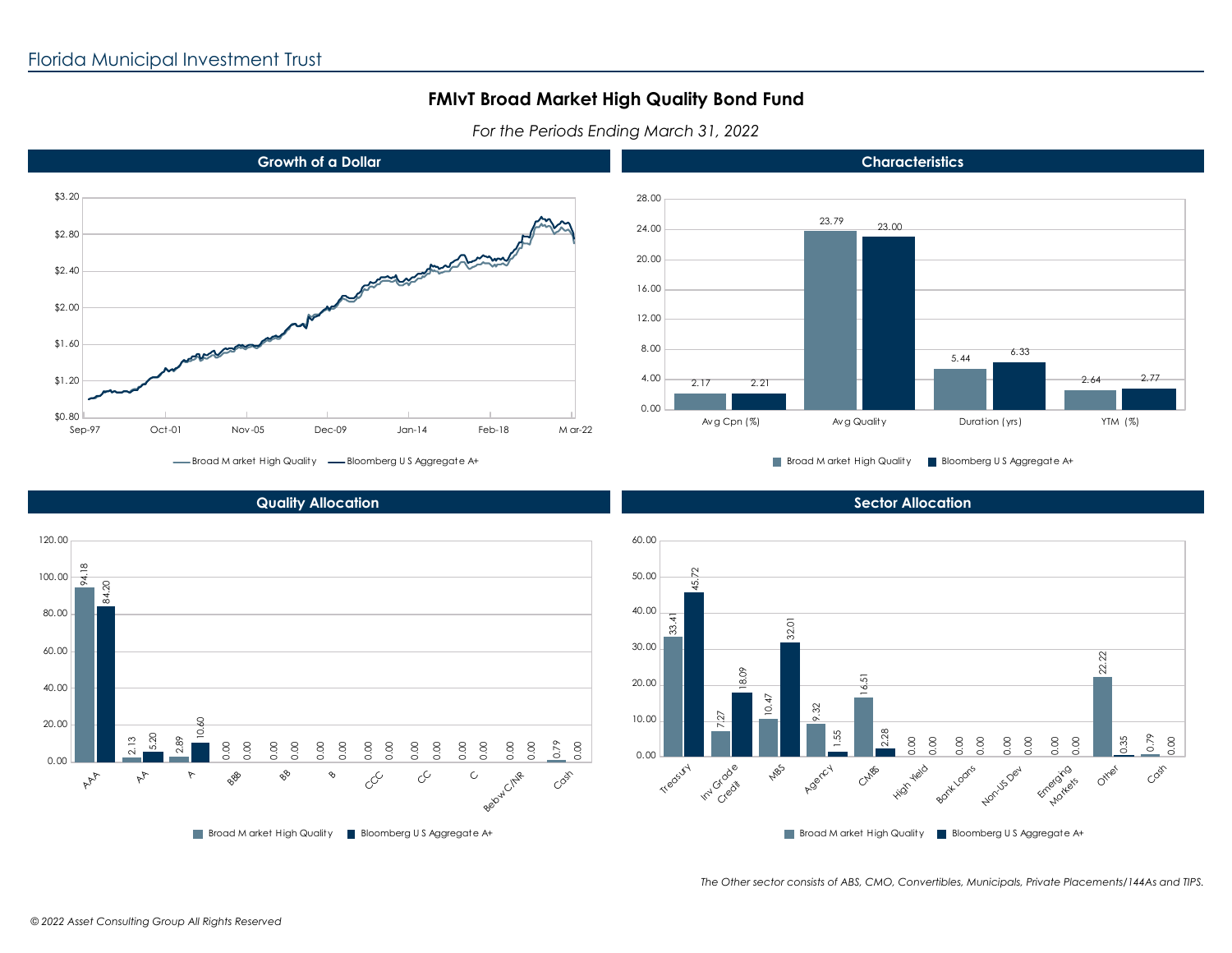### **FMIvT Broad Market High Quality Bond Fund**

*For the Periods Ending March 31, 2022*



*The rankings represent the portfolio's returns versus a peer universe. The rankings are on a scale of 1 to 100 with 1 being the best.*